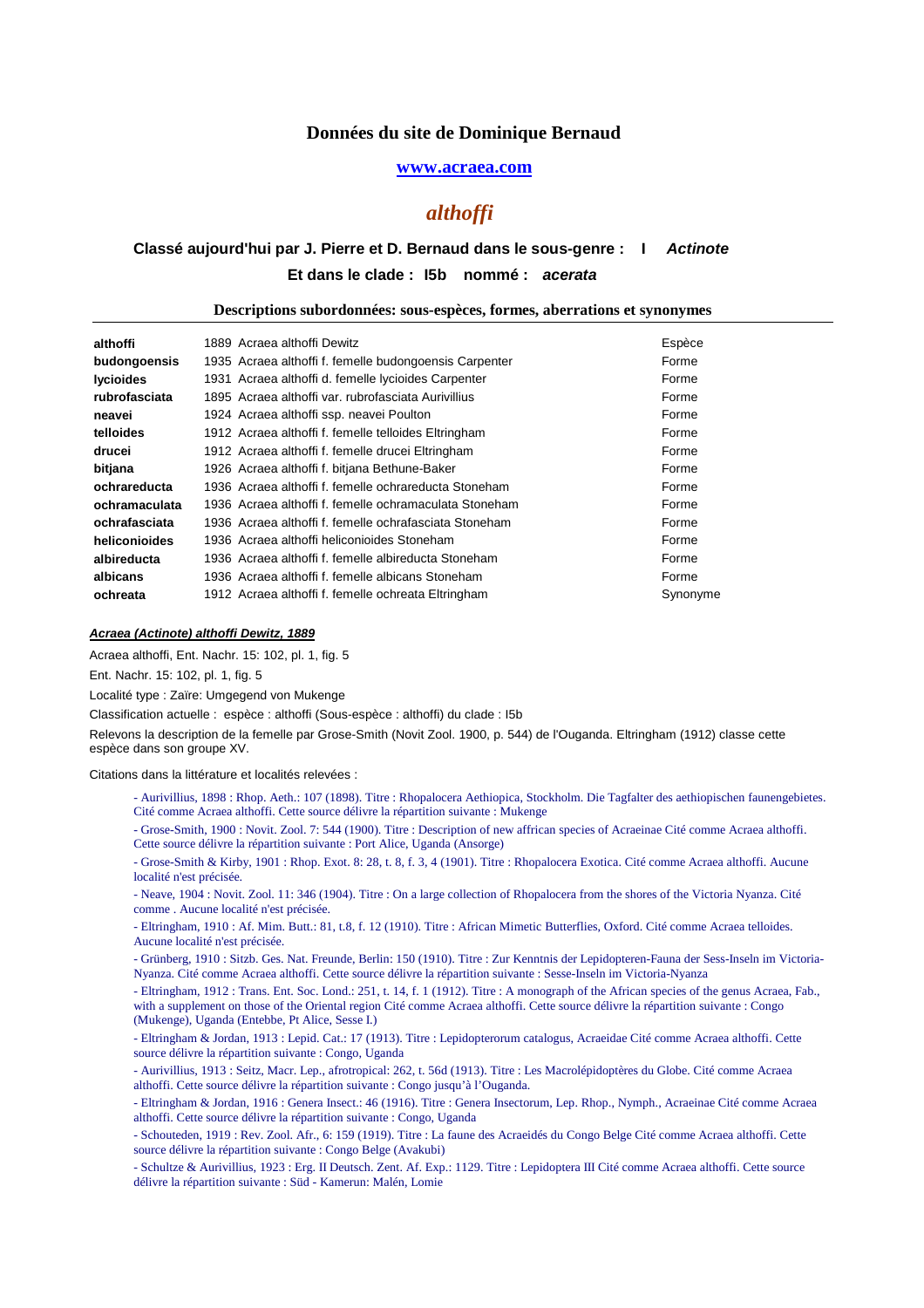## **www.acraea.com**

- Poulton, 1924 : Trans. Ent. Soc. Lond.: cxl (1924). Titre : The likeness to the male Acraea althoffi althoffi Dew. closer in the female than the male of the Uganda f. mimetica dolabella Hall of Pseudacrea dolomena albostriata Lathy. Cité comme Acraea althoffi. Cette source délivre la répartition suivante : Uganda

- van Someren, 1926 : J. East Afr. & Ug. Nat. Hit. Soc. 27: 214 (1926). Titre : The Butteflies of Kenya and Uganda (part IV) Cité comme Acraea althoffi. Cette source délivre la répartition suivante : Throughout Uganda, east to Elgon, Kakamega forest

- Carpenter, 1931 : Proc. Ent. Soc. Lond., 5: 62 (1931). Titre : The forms of Acraea althoffi, Dew.; A new form of Acraea kraka, Auriv. Cité comme Acraea althoffi. Aucune localité n'est précisée.

- Wallace, 1952 : A Prov. Check-list: 86. Titre : A provisional check-list of the Butterflies of the Ethiopian Region Cité comme Acraea althoffi. Aucune localité n'est précisée.

- Carcasson, 1961 : J. East Afr. Nat. Hit. Soc. Suppl. n° 8: 36 (1961). Titre : The Acraea Butterflies of East Africa (Lepidoptera, Acraeidae) Cité comme Acraea althoffi. Cette source délivre la répartition suivante : Kenya (Kakamega, Elgon), Uganda (Budongo, Kampala, Katera, Entebbe, Kamengo, Jinja, Kalinzu, Bugoma, Kibale forest, Kayonza)

- Pierre & Vuattoux, 1978 : Bull. Soc. Ent. Fr. 83: 12. Titre : Les Acraea de Côte d'Ivoire Cité comme Acraea althoffi. Aucune localité n'est précisée.

- D'Abrera, 1980 : Butt. Af. Région: 128. Titre : Butterflies of the Afrotropical Région (1ère édition) Cité comme Acraea althoffi. Aucune localité n'est précisée.

- Berger, 1981 : Les Papillons du Zaïre: 198. Titre : Les Papillons du Zaïre Cité comme Acraea althoffi. Aucune localité n'est précisée.

- Carcasson & Ackery, 1981 : Coll. Handguide: 176. Titre : Collins handguide to the butterflies of Africa Cité comme Acraea althoffi. Aucune localité n'est précisée.

- Pierre, 1987 : Ann. Soc. Ent. Fr. (N.S.): 15. Titre : Systématique cladistique chez les Acraea (Lepidoptera Nymphalidae) Cité comme Acraea althoffi. Aucune localité n'est précisée.

- Larsen, 1991 : Butt of Kenya: 367. Titre : The Butterflies of Kenya Cité comme Acraea althoffi. Cette source délivre la répartition suivante : From Nigeria to western Kenya

- Henning & Terblanche, 1993 : Metamorph., 4, n° 2: 66. Titre : Notes on mating behaviour in the Acraeinae - Notes on mimicry in the Acraeinae Cité comme Hyalites (Hyalites) althoffi. Aucune localité n'est précisée.

- Henning, 1993 : Metamorph., 4, n° 2: 55. Titre : Phylogenetic notes on the african species of the subfamily acraeinae - Part 2 and part 3 (Lepidoptera: Nymphalidae) Cité comme Hyalites (Hyalites) althoffi. Aucune localité n'est précisée.

- Libert, 1994 : Rev. Ecol. (Terre Vie), vol 49: 158. Titre : Evolution temporelle des populations de rhopalocères de deux collines boisées des environs de Yaoundé (Cameroun) Cité comme Acraea althoffi. Aucune localité n'est précisée.

- Libert, 1994 : Rev. Ecol. (Terre Vie), vol 49: 154. Titre : Evolution temporelle des populations de rhopalocères de deux collines boisées des environs de Yaoundé (Cameroun) Cité comme Acraea althoffi. Aucune localité n'est précisée.

- Ackery, Smith & Vane-Wright, 1995 : Carcasson's Butt.: 250. Titre : Carcasson's African Butterflies Cité comme Acraea althoffi. Aucune localité n'est précisée.

- D'Abrera, 1998 : Butt. Afr. Région: 152. Titre : Butterflies of the Afrotropical Région (2ème édition) Cité comme Acraea althoffi. Cette source délivre la répartition suivante : Southern and central Zaire

- Kielland, 2000 : Butt of Tanzania Suppl: 33. Titre : Kielland's Butterflies of Tanzania Supplement Cité comme Acraea althoffi. Aucune localité n'est précisée.

- Bernaud, Joly & Pierre, 2003 : Lambillionea, CIII, 2, juin 2003: 309. Titre : Les Acraea du Ghana (Lepidoptera, Nymphalidae) Cité comme Acraea althoffi. Aucune localité n'est précisée.

## **Acraea (Actinote) althoffi f. albicans Stoneham, 1936**

Acraea althoffi f. femelle albicans, Bull. Ston. Mus., 27

Bull. Ston. Mus., 27

Localité type : Mabira forest, Uganda

Classification actuelle : forme de l'espèce : althoffi (Sous-espèce : althoffi) du clade : I5b

#### Citations dans la littérature et localités relevées :

- Wallace, 1952 : A Prov. Check-list: 86. Titre : A provisional check-list of the Butterflies of the Ethiopian Region Cité comme Acraea althoffi f. albicans. Aucune localité n'est précisée.

- Carcasson, 1961 : J. East Afr. Nat. Hit. Soc. Suppl. n° 8: 36 (1961). Titre : The Acraea Butterflies of East Africa (Lepidoptera,

Acraeidae) Cité comme Acraea althoffi f. albicans. Aucune localité n'est précisée.

- Ackery, Smith & Vane-Wright, 1995 : Carcasson's Butt.: 250. Titre : Carcasson's African Butterflies Cité comme Acraea althoffi neavei albicans. Aucune localité n'est précisée.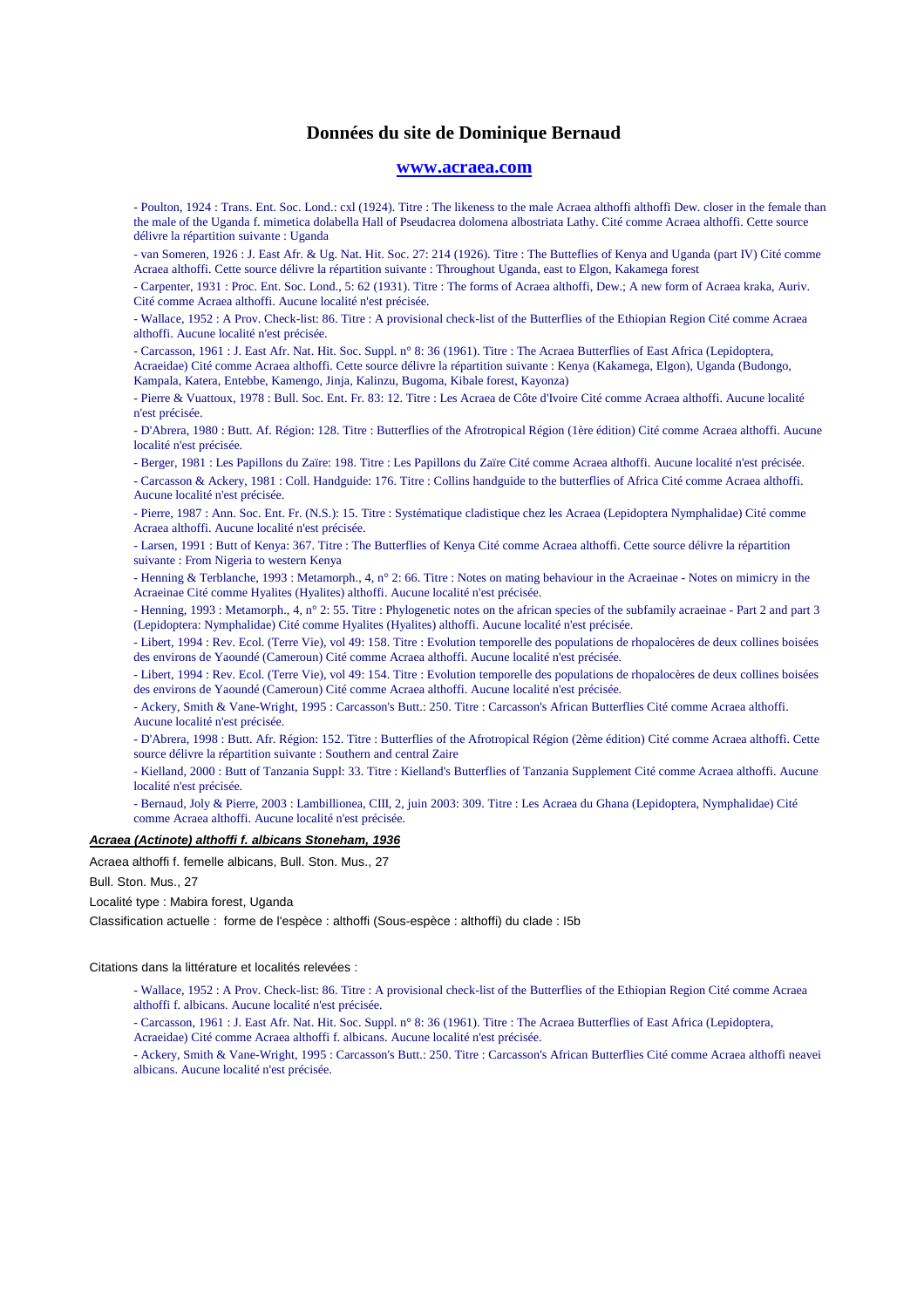## **www.acraea.com**

## **Acraea (Actinote) althoffi f. albireducta Stoneham, 1936**

Acraea althoffi f. femelle albireducta, Bull. Ston. Mus., 27

Bull. Ston. Mus., 27

Localité type : Budongo forest, Uganda

Classification actuelle : forme de l'espèce : althoffi (Sous-espèce : althoffi) du clade : I5b

Décrit comme forme femelle

Citations dans la littérature et localités relevées :

- Wallace, 1952 : A Prov. Check-list: 86. Titre : A provisional check-list of the Butterflies of the Ethiopian Region Cité comme Acraea althoffi f. albirecducta. Aucune localité n'est précisée.
- Ackery, Smith & Vane-Wright, 1995 : Carcasson's Butt.: 250. Titre : Carcasson's African Butterflies Cité comme Acraea althoffi neavei albireducta. Aucune localité n'est précisée.

#### **Acraea (Actinote) althoffi f. bitjana Bethune-Baker, 1926**

Acraea althoffi f. bitjana, Ann. Mag. Nat. Hist. (9), 17

Ann. Mag. Nat. Hist. (9), 17

Localité type : Bitje, Cameroons

Classification actuelle : forme de l'espèce : althoffi (Sous-espèce : althoffi) du clade : I5b

Vole avec la forme nominale. La description ne fait pas apparaître de différence évidente avec la forme rubrofasciata. Carcasson & Ackery (1995) classent bitjana comme une bonne sous-espèce. Ce n'est pas la position retenue aujourd'hui.

Citations dans la littérature et localités relevées :

- Wallace, 1952 : A Prov. Check-list: 86. Titre : A provisional check-list of the Butterflies of the Ethiopian Region Cité comme Acraea althoffi f. bitjana. Aucune localité n'est précisée.
- D'Abrera, 1980 : Butt. Af. Région: 128. Titre : Butterflies of the Afrotropical Région (1ère édition) Cité comme Acraea althoffi bitjana. Aucune localité n'est précisée.
- Carcasson & Ackery, 1981 : Coll. Handguide: 176. Titre : Collins handguide to the butterflies of Africa Cité comme Acraea althoffi bitjana. Aucune localité n'est précisée.
- Ackery, Smith & Vane-Wright, 1995 : Carcasson's Butt.: 250. Titre : Carcasson's African Butterflies Cité comme Acraea althoffi bitjana. Aucune localité n'est précisée.
- D'Abrera, 1998 : Butt. Afr. Région: 152. Titre : Butterflies of the Afrotropical Région (2ème édition) Cité comme Acraea althoffi bitjana. Cette source délivre la répartition suivante : Cameroun and Gabon

#### **Acraea (Actinote) althoffi f. budongoensis Carpenter, 1935**

Acraea althoffi f. femelle budongoensis, Proc. Ent. Soc. Lond., 10: 22-23

Proc. Ent. Soc. Lond., 10: 22-23

Localité type : Budongo forest, Uganda

Classification actuelle : forme de l'espèce : althoffi (Sous-espèce : althoffi) du clade : I5b

Décrit comme forme femelle. Stoneham (1936) précise qu'il a décrit cette forme femelle sous le nom de bugondensis, mais que la description de Carpenter prime.

Citations dans la littérature et localités relevées :

- van Someren, 1936 : J. East Afr. & Ug. Nat. Hit. Soc. 5 & 6: 161 (1935-36). Titre : Butterflies of Kenya and Uganda. Supplement to

Vol. I. Cité comme Acraea altjoffi f. female budongoensis. Cette source délivre la répartition suivante : Budongo forest

- Wallace, 1952 : A Prov. Check-list: 86. Titre : A provisional check-list of the Butterflies of the Ethiopian Region Cité comme Acraea althoffi f. femelle budongoensis. Aucune localité n'est précisée.
- Carcasson, 1961 : J. East Afr. Nat. Hit. Soc. Suppl. n° 8: 36 (1961). Titre : The Acraea Butterflies of East Africa (Lepidoptera,
- Acraeidae) Cité comme Acraea althoffi f. budongoensis. Aucune localité n'est précisée.

- Ackery, Smith & Vane-Wright, 1995 : Carcasson's Butt.: 250. Titre : Carcasson's African Butterflies Cité comme Acraea althoffi neavei budongoensis. Aucune localité n'est précisée.

### **Acraea (Actinote) althoffi f. drucei Eltringham, 1912**

Acraea althoffi f. femelle drucei, Trans. Ent. Soc. Lond.: 252

Trans. Ent. Soc. Lond.: 252

Localité type : Entebbe

Classification actuelle : forme de l'espèce : althoffi (Sous-espèce : althoffi) du clade : I5b

Citations dans la littérature et localités relevées :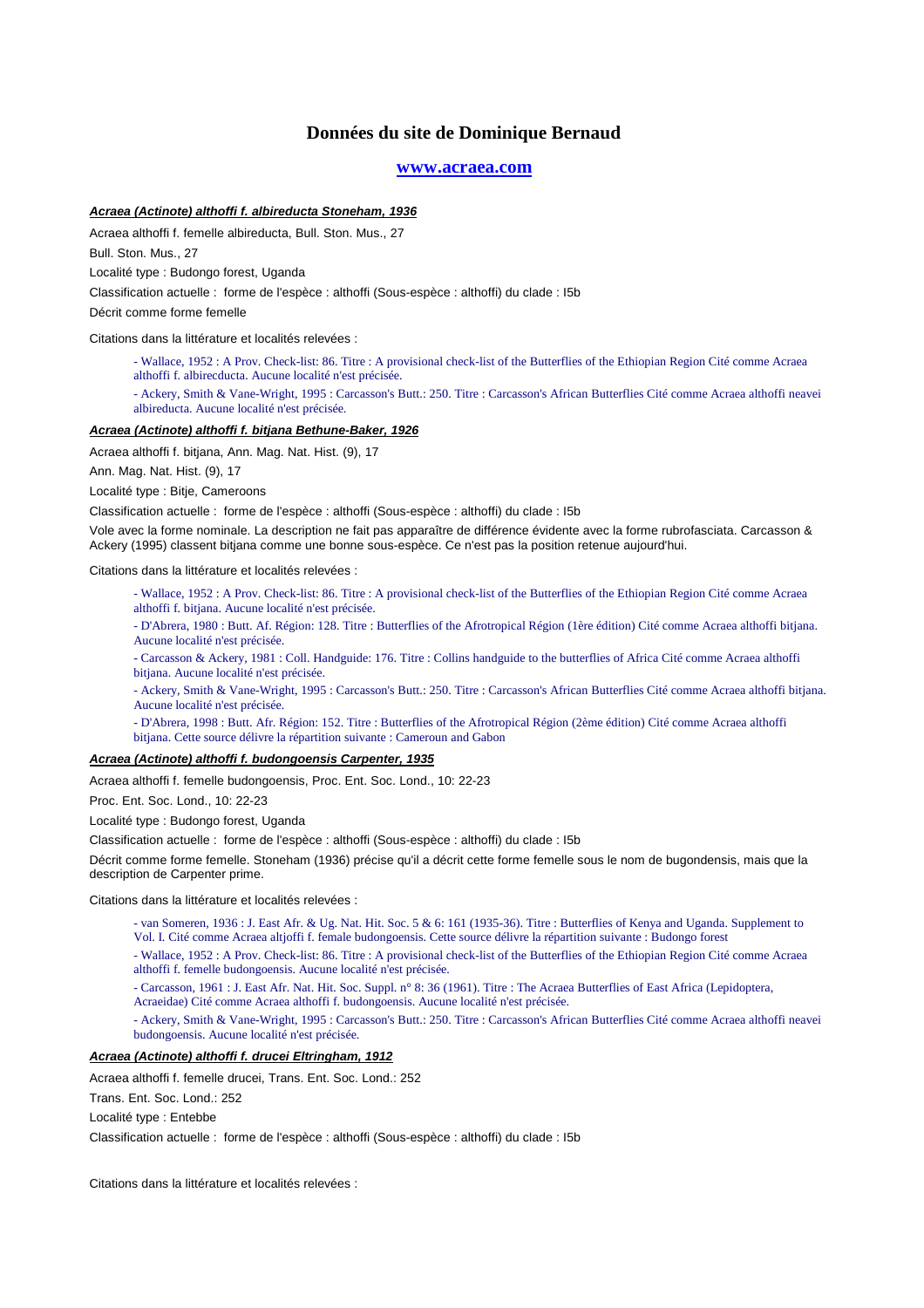## **www.acraea.com**

- Aurivillius, 1913 : Seitz, Macr. Lep., afrotropical: 262 (1913). Titre : Les Macrolépidoptères du Globe. Cité comme Acraea althoffi ab. femelle drucei. Cette source délivre la répartition suivante : Ouganda.

- Eltringham & Jordan, 1913 : Lepid. Cat.: 18 (1913). Titre : Lepidopterorum catalogus, Acraeidae Cité comme Acraea althoffi f. femelle drucei. Cette source délivre la répartition suivante : Uganda

- Eltringham & Jordan, 1916 : Genera Insect.: 46 (1916). Titre : Genera Insectorum, Lep. Rhop., Nymph., Acraeinae Cité comme Acraea althoffi f. femelle drucei. Cette source délivre la répartition suivante : Uganda

- Poulton, 1924 : Trans. Ent. Soc. Lond.: cxli (1924). Titre : The likeness to the male Acraea althoffi althoffi Dew. closer in the female than the male of the Uganda f. mimetica dolabella Hall of Pseudacrea dolomena albostriata Lathy. Cité comme Acraea althoffi f. female drucei. Aucune localité n'est précisée.

- van Someren, 1926 : J. East Afr. & Ug. Nat. Hit. Soc. 27: 215 (1926). Titre : The Butteflies of Kenya and Uganda (part IV) Cité comme Acraea althoffi f. drucei. Aucune localité n'est précisée.

- Wallace, 1952 : A Prov. Check-list: 86. Titre : A provisional check-list of the Butterflies of the Ethiopian Region Cité comme Acraea althoffi f. femelle drucei. Aucune localité n'est précisée.

- Berger, 1981 : Les Papillons du Zaïre: 198. Titre : Les Papillons du Zaïre Cité comme Acraea althoffi f. drucei. Aucune localité n'est précisée.

- Ackery, Smith & Vane-Wright, 1995 : Carcasson's Butt.: 250. Titre : Carcasson's African Butterflies Cité comme Acraea althoffi neavei drucei. Aucune localité n'est précisée.

## **Acraea (Actinote) althoffi f. heliconioides Stoneham, 1936**

Acraea althoffi heliconioides, Bull. Ston. Mus., 27 (1936)

Bull. Ston. Mus., 27 (1936)

Localité type : Budongo forest

Classification actuelle : forme de l'espèce : althoffi (Sous-espèce : althoffi) du clade : I5b

Citations dans la littérature et localités relevées :

- Wallace, 1952 : A Prov. Check-list: 86. Titre : A provisional check-list of the Butterflies of the Ethiopian Region Cité comme Acraea althoffi f. heliconoides. Aucune localité n'est précisée.
- Ackery, Smith & Vane-Wright, 1995 : Carcasson's Butt.: 250. Titre : Carcasson's African Butterflies Cité comme Acraea althoffi neavei heliconioides. Aucune localité n'est précisée.

## **Acraea (Actinote) althoffi f. lycioides Carpenter, 1931**

Acraea althoffi d. femelle lycioides, Proc. Ent. Soc. Lond. 6: 64 (1931)

Proc. Ent. Soc. Lond. 6: 64 (1931)

Localité type : Sese Isles of L. Victoria, on Buninga

Classification actuelle : forme de l'espèce : althoffi (Sous-espèce : althoffi) du clade : I5b

Cette forme est décrite par réference à lycia.

Citations dans la littérature et localités relevées :

- Carpenter, 1935 : Trans. Ent. Soc. Lond., 83: 380 (1935). Titre : The Rhopalocera of Abyssinia. Cité comme Acraea encedon f. lycioides. Aucune localité n'est précisée.
- Wallace, 1952 : A Prov. Check-list: 84. Titre : A provisional check-list of the Butterflies of the Ethiopian Region Cité comme Acraea encedon f. lycioides. Aucune localité n'est précisée.

- Kielland, 1978 : Tijdschr. v. Ent. 121 (4): 191. Titre : A provisionnal checklist of the rhopalocera of the eastern side of lake Tanganyika. Cité comme Acraea encedon f. lycioides. Aucune localité n'est précisée.

- Ackery, Smith & Vane-Wright, 1995 : Carcasson's Butt.: 250. Titre : Carcasson's African Butterflies Cité comme Acraea althoffi neavei lycioides. Aucune localité n'est précisée.

#### **Acraea (Actinote) althoffi f. neavei Poulton, 1924**

Acraea althoffi ssp. neavei, Trans. Ent. Soc. Lond.: cxliv (1924)

Trans. Ent. Soc. Lond.: cxliv (1924)

Localité type : W. Uganda: S. W. Toro: Daro or Durro Forest, 4000-5000 ft.

Classification actuelle : forme de l'espèce : althoffi (Sous-espèce : althoffi) du clade : I5b

Classé comme bonne sous-espèce par Carcasson & Ackery (1995).

Citations dans la littérature et localités relevées :

- van Someren, 1926 : J. East Afr. & Ug. Nat. Hit. Soc. 27: 217 (1926). Titre : The Butteflies of Kenya and Uganda (part IV) Cité comme Acraea althoffi neavei. Cette source délivre la répartition suivante : Western Uganda at Toro
- D'Abrera, 1980 : Butt. Af. Région: 128. Titre : Butterflies of the Afrotropical Région (1ère édition) Cité comme Acraea althoffi neavei. Aucune localité n'est précisée.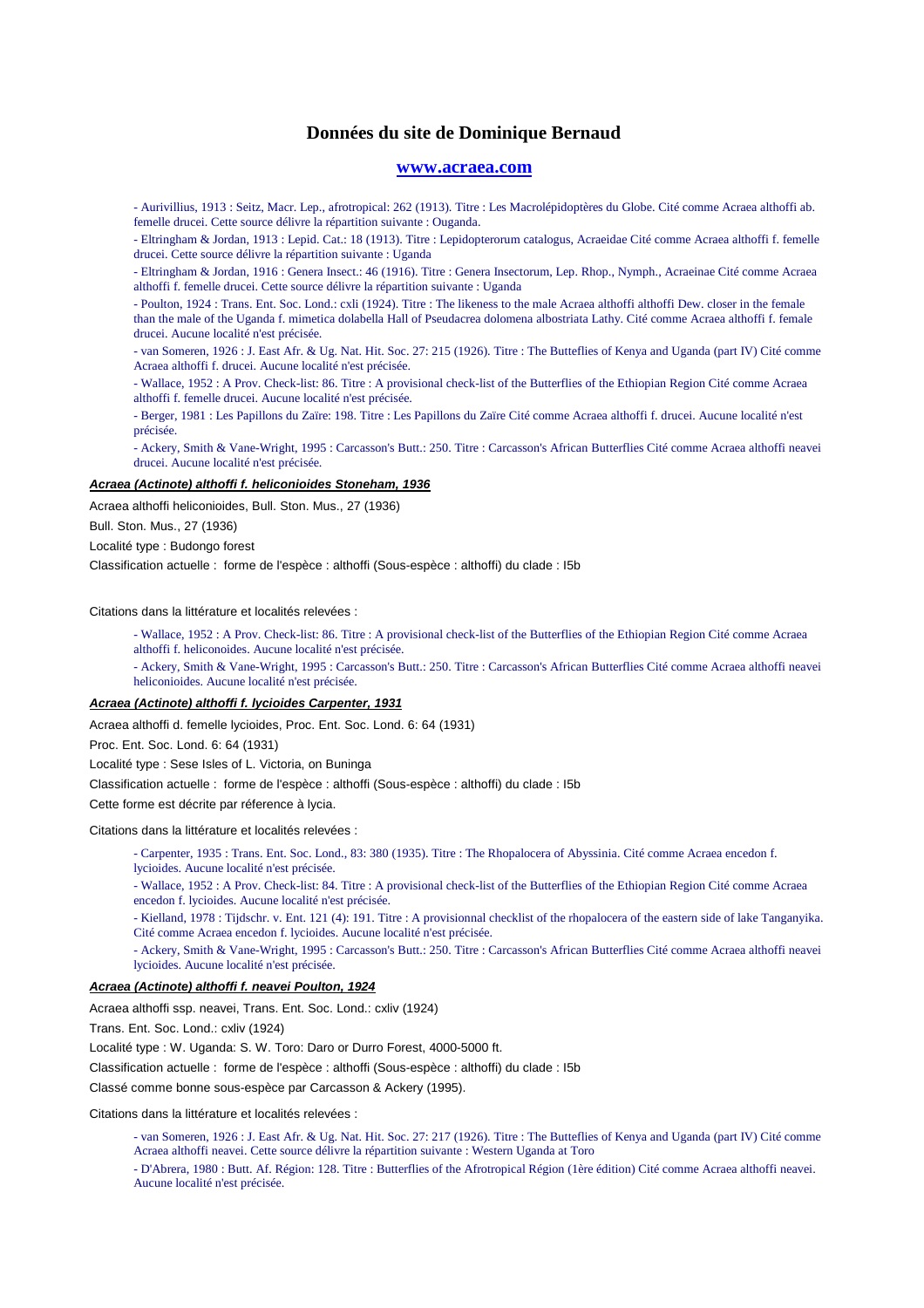## **www.acraea.com**

- Carcasson & Ackery, 1981 : Coll. Handguide: 176. Titre : Collins handguide to the butterflies of Africa Cité comme Acraea althoffi neavei. Aucune localité n'est précisée.

- Larsen, 1991 : Butt of Kenya: 367. Titre : The Butterflies of Kenya Cité comme Acraea althoffi neavei. Cette source délivre la répartition suivante : Elgon area, Kakamega

- Ackery, Smith & Vane-Wright, 1995 : Carcasson's Butt.: 250. Titre : Carcasson's African Butterflies Cité comme Acraea althoffi neavei. Aucune localité n'est précisée.

- D'Abrera, 1998 : Butt. Afr. Région: 152. Titre : Butterflies of the Afrotropical Région (2ème édition) Cité comme Acraea althoffi neavei. Cette source délivre la répartition suivante : Western Kenya and Uganda, excluding Bwamba Valley

- Kielland, 2000 : Butt of Tanzania Suppl: 33. Titre : Kielland's Butterflies of Tanzania Supplement Cité comme Acraea althoffi neavei. Aucune localité n'est précisée.

## **Acraea (Actinote) althoffi f. ochrafasciata Stoneham, 1936**

Acraea althoffi f. femelle ochrafasciata, Bull. Ston. Mus., 27 (1936)

Bull. Ston. Mus., 27 (1936)

Localité type :

Classification actuelle : forme de l'espèce : althoffi (Sous-espèce : althoffi) du clade : I5b

Remplace ochreata, pour cause d'homonymie avec eugenia ochreata.

Citations dans la littérature et localités relevées :

- Wallace, 1952 : A Prov. Check-list: 86. Titre : A provisional check-list of the Butterflies of the Ethiopian Region Cité comme Acraea althoffi f. ochrofasciata. Aucune localité n'est précisée.

- Ackery, Smith & Vane-Wright, 1995 : Carcasson's Butt.: 250. Titre : Carcasson's African Butterflies Cité comme Acraea althoffi neavei ochrafasciata. Aucune localité n'est précisée.

## **Acraea (Actinote) althoffi f. ochramaculata Stoneham, 1936**

Acraea althoffi f. femelle ochramaculata, Bull. Ston. Mus., 27 (1936)

Bull. Ston. Mus., 27 (1936)

Localité type : Katera, Uganda

Classification actuelle : forme de l'espèce : althoffi (Sous-espèce : althoffi) du clade : I5b

Décrit comme forme proche de telloides.

Citations dans la littérature et localités relevées :

- Wallace, 1952 : A Prov. Check-list: 86. Titre : A provisional check-list of the Butterflies of the Ethiopian Region Cité comme Acraea althoffi f. femelle ochramaculata. Aucune localité n'est précisée.

- Ackery, Smith & Vane-Wright, 1995 : Carcasson's Butt.: 250. Titre : Carcasson's African Butterflies Cité comme Acraea althoffi neavei ochramaculata. Aucune localité n'est précisée.

#### **Acraea (Actinote) althoffi f. ochrareducta Stoneham, 1936**

Acraea althoffi f. femelle ochrareducta, Bull. Ston. Mus., 27 (1936)

Bull. Ston. Mus., 27 (1936)

Localité type : Mabira forest, Uganda.

Classification actuelle : forme de l'espèce : althoffi (Sous-espèce : althoffi) du clade : I5b

Citations dans la littérature et localités relevées :

- Wallace, 1952 : A Prov. Check-list: 86. Titre : A provisional check-list of the Butterflies of the Ethiopian Region Cité comme Acraea althoffi f. ochrareducta. Aucune localité n'est précisée.

- Ackery, Smith & Vane-Wright, 1995 : Carcasson's Butt.: 250. Titre : Carcasson's African Butterflies Cité comme Acraea althoffi neavei ochrareducta. Aucune localité n'est précisée.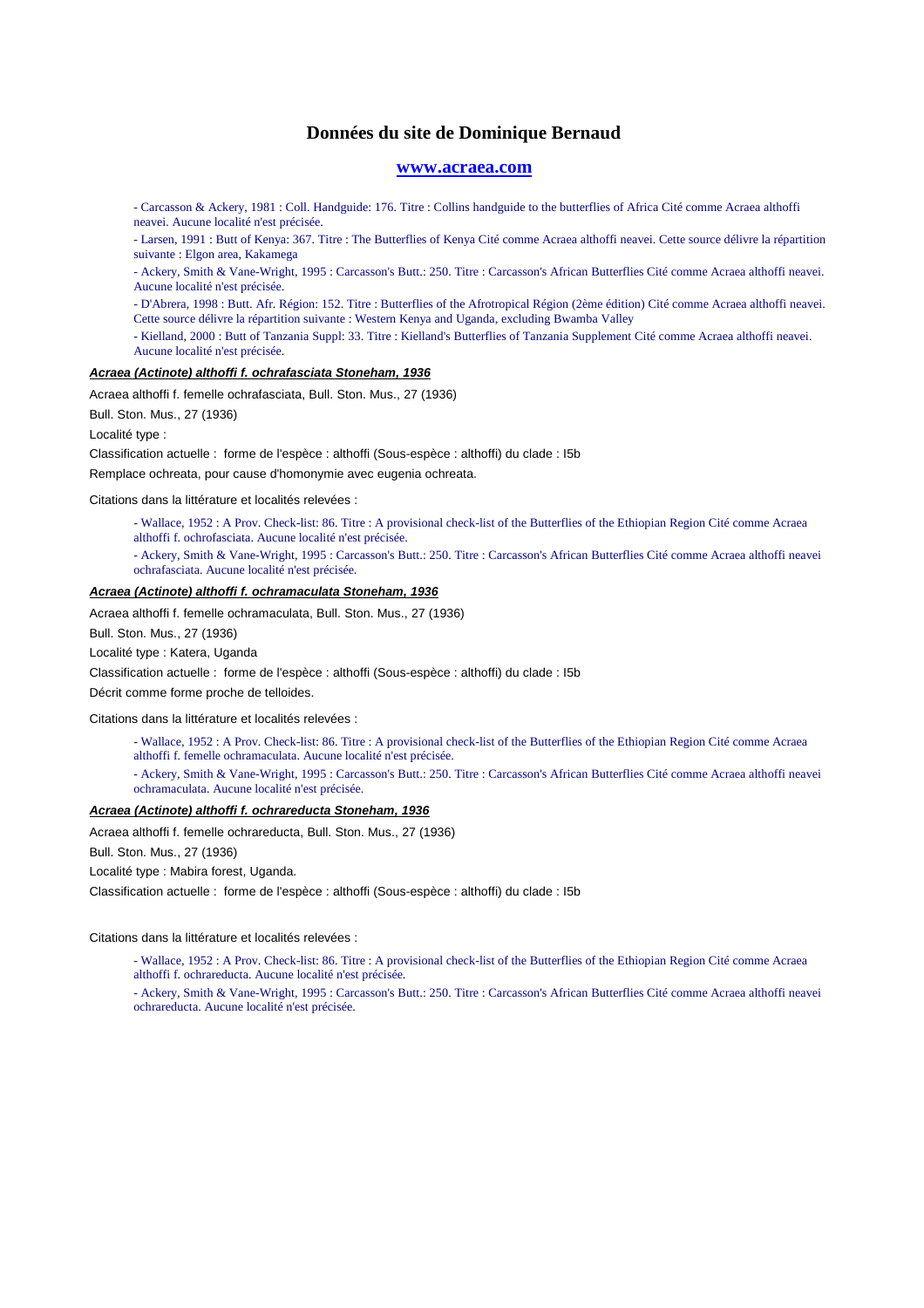### **www.acraea.com**

## **Acraea (Actinote) althoffi f. rubrofasciata Aurivillius, 1895**

Acraea althoffi var. rubrofasciata, Ent. Tidskr., 16: 111 (1895)

Ent. Tidskr., 16: 111 (1895)

Localité type : Bangala (Congo)

Classification actuelle : forme de l'espèce : althoffi (Sous-espèce : althoffi) du clade : I5b

Aurivillius ne semble pas trancher entre variété (sous-espèce) ou simple forme d'althoffi dans la description originale En 1911, il considère rubrofasciata comme une simple forme. Eltringham (1912, 1916) en fait également une simple forme. Ce qui est confirmé avec le fait que ce taxon est sympatrique avec la forme nominale. Gaede décrit la femelle (1916). Carcasson (1961) conserve néanmoins le rang de sous-espèce à cette description.

Citations dans la littérature et localités relevées :

- Aurivillius, 1898 : Rhop. Aeth.: 107 (1898). Titre : Rhopalocera Aethiopica, Stockholm. Die Tagfalter des aethiopischen faunengebietes. Cité comme Acraea althoffi var. rubrofasciata. Cette source délivre la répartition suivante : Bangalal (am oberen Congo), Niam-Niam - Eltringham, 1910 : Af. Mim. Butt.: 81 (1910). Titre : African Mimetic Butterflies, Oxford. Cité comme =Acraea althoffi?. Aucune localité n'est précisée.

- Eltringham, 1912 : Trans. Ent. Soc. Lond.: 252 (1912). Titre : A monograph of the African species of the genus Acraea, Fab., with a supplement on those of the Oriental region Cité comme Acraea althoffi f. rubrofasciata. Cette source délivre la répartition suivante : Congo (Bangala, Nyam Nyam), Cameroun (Bitjé)

- Eltringham & Jordan, 1913 : Lepid. Cat.: 17 (1913). Titre : Lepidopterorum catalogus, Acraeidae Cité comme Acraea althoffi f. rubrofasciata. Cette source délivre la répartition suivante : Congo, Kamerun

- Aurivillius, 1913 : Seitz, Macr. Lep., afrotropical: 262 (1913). Titre : Les Macrolépidoptères du Globe. Cité comme Acraea althoffi f. rubrofasciata. Cette source délivre la répartition suivante : Cameroun et Région du Congo.

- Rebel, 1914 : Ann. Naturh. Mus. Wien.: 233 (1914). Titre : Wissenschaftliche Ergebnisse der Expedition R. Grauer nach Zentralafrika. Cité comme Acraea althoffi var. rubrofasciata. Cette source délivre la répartition suivante : Moera

- Gaede, 1916 : Int. Ent. Zeit. (Guben) 9: 111 (1915). Titre : Neue afrikanische Lepidoptera des Berliner Zoologischen Museums. Cité comme Acraea althoffi var. rubrofasciata. Cette source délivre la répartition suivante : Dengdeng, Neu-Kamerun

- Eltringham & Jordan, 1916 : Genera Insect.: 46 (1916). Titre : Genera Insectorum, Lep. Rhop., Nymph., Acraeinae Cité comme Acraea althoffi f. rubrofasciata. Aucune localité n'est précisée.

- Schouteden, 1919 : Rev. Zool. Afr., 6: 159 (1919). Titre : La faune des Acraeidés du Congo Belge Cité comme Acraea rubrofasciata. Cette source délivre la répartition suivante : Congo Belge (Stanleyville, Go à Buta, Itimbiri - Bomokandi, Basoko)

- Holland, 1920 : Bull. Am. Mus. Nat. Hist., 43: 127 (1920). Titre : Lepidoptera of the Congo, being a systematic list of the butterflies and moths collected by the American Museum of Natural History Congo Expedition, together with descriptions of some hither-to undescribed species. Cité comme Acraea althoffi rubrofasciata. Cette source délivre la répartition suivante : Congo (Medje, Niangara)

- Schultze & Aurivillius, 1923 : Erg. II Deutsch. Zent. Af. Exp.: 1130. Titre : Lepidoptera III Cité comme Acraea althoffi var. rubrofasciata. Cette source délivre la répartition suivante : Süd - Kamerun: Molundu, N'ginda, Djimbuli, Kumilla, Yokaduma Urwald, Kungulu Urwald, Lomie

- Wallace, 1952 : A Prov. Check-list: 86. Titre : A provisional check-list of the Butterflies of the Ethiopian Region Cité comme Acraea althoffi f. rubrofasciata. Aucune localité n'est précisée.

- Carcasson, 1961 : J. East Afr. Nat. Hit. Soc. Suppl. n° 8: 36 (1961). Titre : The Acraea Butterflies of East Africa (Lepidoptera,

Acraeidae) Cité comme Acraea althoffi ssp. rubrofasciata. Cette source délivre la répartition suivante : Uganda (Bwamba valley) - D'Abrera, 1980 : Butt. Af. Région: 128. Titre : Butterflies of the Afrotropical Région (1ère édition) Cité comme Acraea althoffi rubrofasciata. Aucune localité n'est précisée.

- Carcasson & Ackery, 1981 : Coll. Handguide: 176. Titre : Collins handguide to the butterflies of Africa Cité comme Acraea althoffi rubrofasciata. Aucune localité n'est précisée.

- Berger, 1981 : Les Papillons du Zaïre: 198. Titre : Les Papillons du Zaïre Cité comme Acraea althoffi f. rubrofasciata. Aucune localité n'est précisée.

- Ackery, Smith & Vane-Wright, 1995 : Carcasson's Butt.: 250. Titre : Carcasson's African Butterflies Cité comme Acraea althoffi rubrofasciata. Aucune localité n'est précisée.

- Bernaud, 1995 : Lambillionea, XCV, 2 : 237. Titre : Les Acraea et leurs plantes-hôtes (cas du Mont Bana) Cité comme Acraea althoffi f. rubrofasciata. Cette source délivre la répartition suivante : Mt Bana (Batchingou), région de Bafang, Cameroun

- D'Abrera, 1998 : Butt. Afr. Région: 152. Titre : Butterflies of the Afrotropical Région (2ème édition) Cité comme Acraea althoffi rubrofasciata. Cette source délivre la répartition suivante : Central African Republic, northern and eastern Zaire to Bwamba Valley in western Uganda

- Bernaud, 2000 : Lambillionea, C, suppl. 4 : 4. Titre : Ecologie des Acraea du parc de la Sangba (République Centrafricaine) (Lepidoptera Nymphalidae) Cité comme Acraea althoffi f. rubrofasciata. Cette source délivre la répartition suivante : Parc de la Bamingui, Bangoran, Sangba, région de Ndélé, nord RCA: rivière Bohou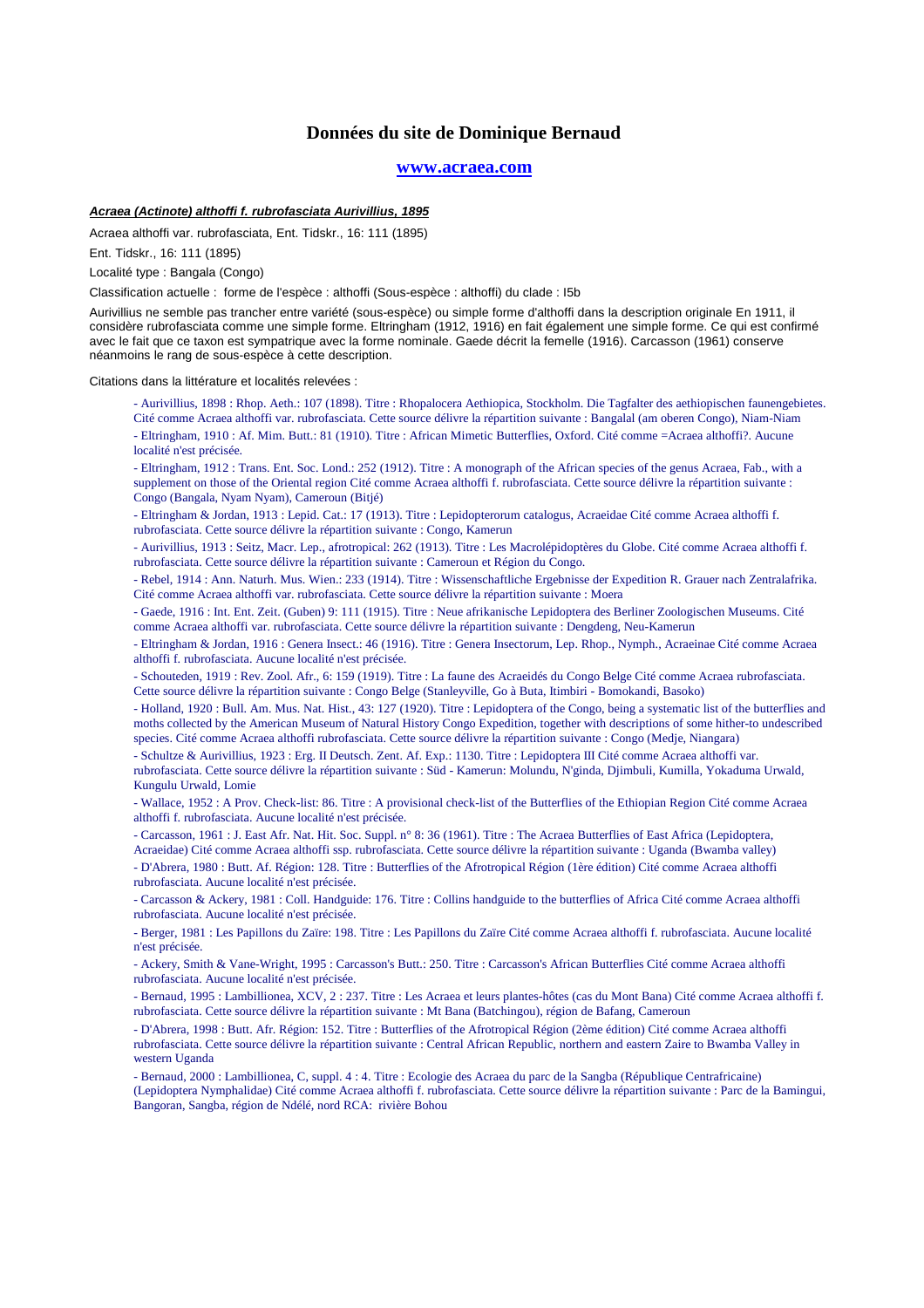## **www.acraea.com**

## **Acraea (Actinote) althoffi f. telloides Eltringham, 1912**

Acraea althoffi f. femelle telloides, Trans. Ent. Soc. Lond.: 252 (1912)

Trans. Ent. Soc. Lond.: 252 (1912)

Localité type : Entebbe

Classification actuelle : forme de l'espèce : althoffi (Sous-espèce : althoffi) du clade : I5b

Citations dans la littérature et localités relevées :

- Eltringham & Jordan, 1913 : Lepid. Cat.: 17 (1913). Titre : Lepidopterorum catalogus, Acraeidae Cité comme Acraea althoffi f. femelle telloides. Cette source délivre la répartition suivante : Uganda

- Aurivillius, 1913 : Seitz, Macr. Lep., afrotropical: 262 (1913). Titre : Les Macrolépidoptères du Globe. Cité comme Acraea althoffi f. femelle telloides. Cette source délivre la répartition suivante : Ouganda.

- Eltringham & Jordan, 1916 : Genera Insect.: 46 (1916). Titre : Genera Insectorum, Lep. Rhop., Nymph., Acraeinae Cité comme Acraea althoffi f. femelle telloides. Cette source délivre la répartition suivante : Uganda
- Poulton, 1924 : Trans. Ent. Soc. Lond.: cxliv (1924). Titre : The likeness to the male Acraea althoffi althoffi Dew. closer in the female than the male of the Uganda f. mimetica dolabella Hall of Pseudacrea dolomena albostriata Lathy. Cité comme Acraea althoffi f. telloides. Aucune localité n'est précisée.
- van Someren, 1926 : J. East Afr. & Ug. Nat. Hit. Soc. 27: 217 (1926). Titre : The Butteflies of Kenya and Uganda (part IV) Cité comme Acraea althoffi f. telloides. Aucune localité n'est précisée.
- Wallace, 1952 : A Prov. Check-list: 86. Titre : A provisional check-list of the Butterflies of the Ethiopian Region Cité comme Acraea althoffi f. femelle telloides. Aucune localité n'est précisée.
- Carcasson, 1961 : J. East Afr. Nat. Hit. Soc. Suppl. n° 8: 36 (1961). Titre : The Acraea Butterflies of East Africa (Lepidoptera, Acraeidae) Cité comme Acraea althoffi f. telloides. Aucune localité n'est précisée.
- Berger, 1981 : Les Papillons du Zaïre: 199. Titre : Les Papillons du Zaïre Cité comme Acraea althoffi f. telloides. Aucune localité n'est précisée.
- Ackery, Smith & Vane-Wright, 1995 : Carcasson's Butt.: 250. Titre : Carcasson's African Butterflies Cité comme Acraea althoffi neavei telloides. Aucune localité n'est précisée.

## **ochreata Eltringham, 1912 = Acraea (Actinote) althoffi**

Acraea althoffi f. femelle ochreata, Trans. Ent. Soc. Lond.: 252 (1912)

Trans. Ent. Soc. Lond.: 252 (1912)

Localité type : Entebbe

Classification actuelle : synonyme de l'espèce : althoffi (Sous-espèce : althoffi) du clade : I5b

Homonyme. Considèré comme forme de althoffi par Eltringham (1912). Remplacé par ochrafasciata Stoneham (1936)

Citations dans la littérature et localités relevées :

- Aurivillius, 1913 : Seitz, Macr. Lep., afrotropical: 262 (1913). Titre : Les Macrolépidoptères du Globe. Cité comme Acraea althoffi ab. femelle ochreata. Cette source délivre la répartition suivante : Ouganda.
- Eltringham & Jordan, 1913 : Lepid. Cat.: 18 (1913). Titre : Lepidopterorum catalogus, Acraeidae Cité comme Acraea althoffi f. femelle ochreata. Aucune localité n'est précisée.
- Eltringham & Jordan, 1916 : Genera Insect.: 46 (1916). Titre : Genera Insectorum, Lep. Rhop., Nymph., Acraeinae Cité comme Acraea althoffi f. femelle ochreata. Cette source délivre la répartition suivante : Uganda
- van Someren, 1926 : J. East Afr. & Ug. Nat. Hit. Soc. 27: 215 (1926). Titre : The Butteflies of Kenya and Uganda (part IV) Cité comme Acraea althoffi f. ochreata. Aucune localité n'est précisée.
- Wallace, 1952 : A Prov. Check-list: 86. Titre : A provisional check-list of the Butterflies of the Ethiopian Region Cité comme =Acraea althoffi f. ochrofasciata. Aucune localité n'est précisée.
- Carcasson, 1961 : J. East Afr. Nat. Hit. Soc. Suppl. n° 8: 36 (1961). Titre : The Acraea Butterflies of East Africa (Lepidoptera,
- Acraeidae) Cité comme Acraea althoffi f. ochreata. Aucune localité n'est précisée.

- Berger, 1981 : Les Papillons du Zaïre: 199. Titre : Les Papillons du Zaïre Cité comme Acraea althoffi f. ochreata. Aucune localité n'est précisée.

- Ackery, Smith & Vane-Wright, 1995 : Carcasson's Butt.: 250. Titre : Carcasson's African Butterflies Cité comme Acraea althoffi neavei ochreata. Aucune localité n'est précisée.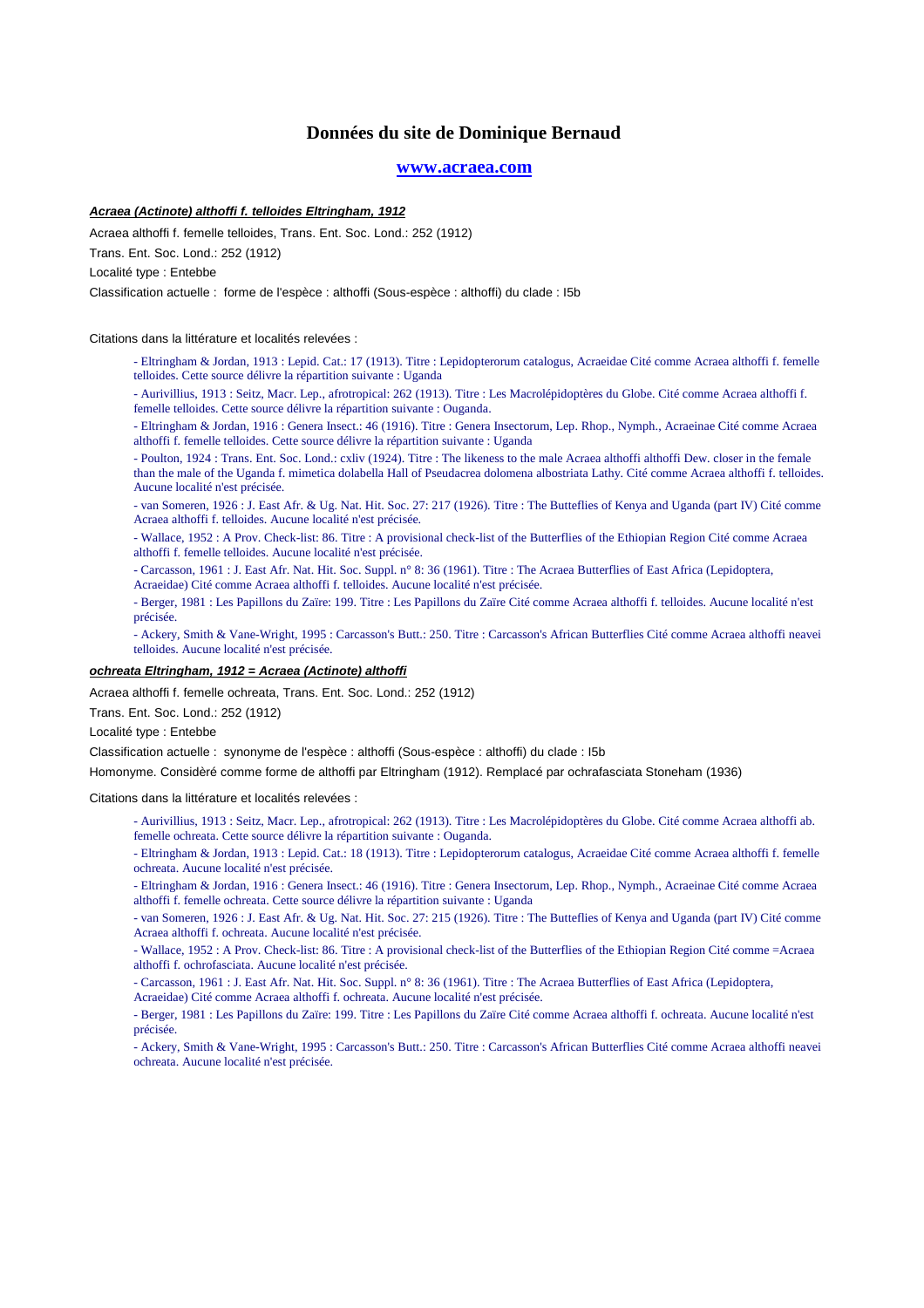

althoffi mâle, Mpanga Mpigi (Ouganda).jpg althoffi



althoffi femelle, Bondo, Equateur, Zaïre.jpg telloides



althoffi, femelle, forme ochreata, Beni, Kivu nord, RD Congo MNHN (Cat EB).jpg ochreata



althoffi, Beni, Kivu nord, RD Congo MNHN (Cat EB).jpg althoffi

althoffi mâle verso, Ssese island (Ouganda).jpg althoffi



althoffi mâle, Ssese island (Ouganda).jpg althoffi



althoffi femelle, verso, Semliki (Ouganda).jpg rubrofasciata



althoffi femelle, Semliki (Ouganda).jpg rubrofasciata



althoffi mâle verso, Mpanga Mpigi (Ouganda).jpg althoffi



althoffi femelle, Kapanga (Zaïre) 7-33 Cat EB Bernaud.jpg telloides



althoffi femelle verso, Kalinzu (Ouganda).jpg althoffi



althoffi mâle, Mpanga Mpigi (Ouganda) 12-98 Cat EB Bernaud.jpg



althoffi mâle verso, Kisubi (Ouganda).jpg althoffi



althoffi mâle, Kisubi (Ouganda).jpg althoffi





althoffi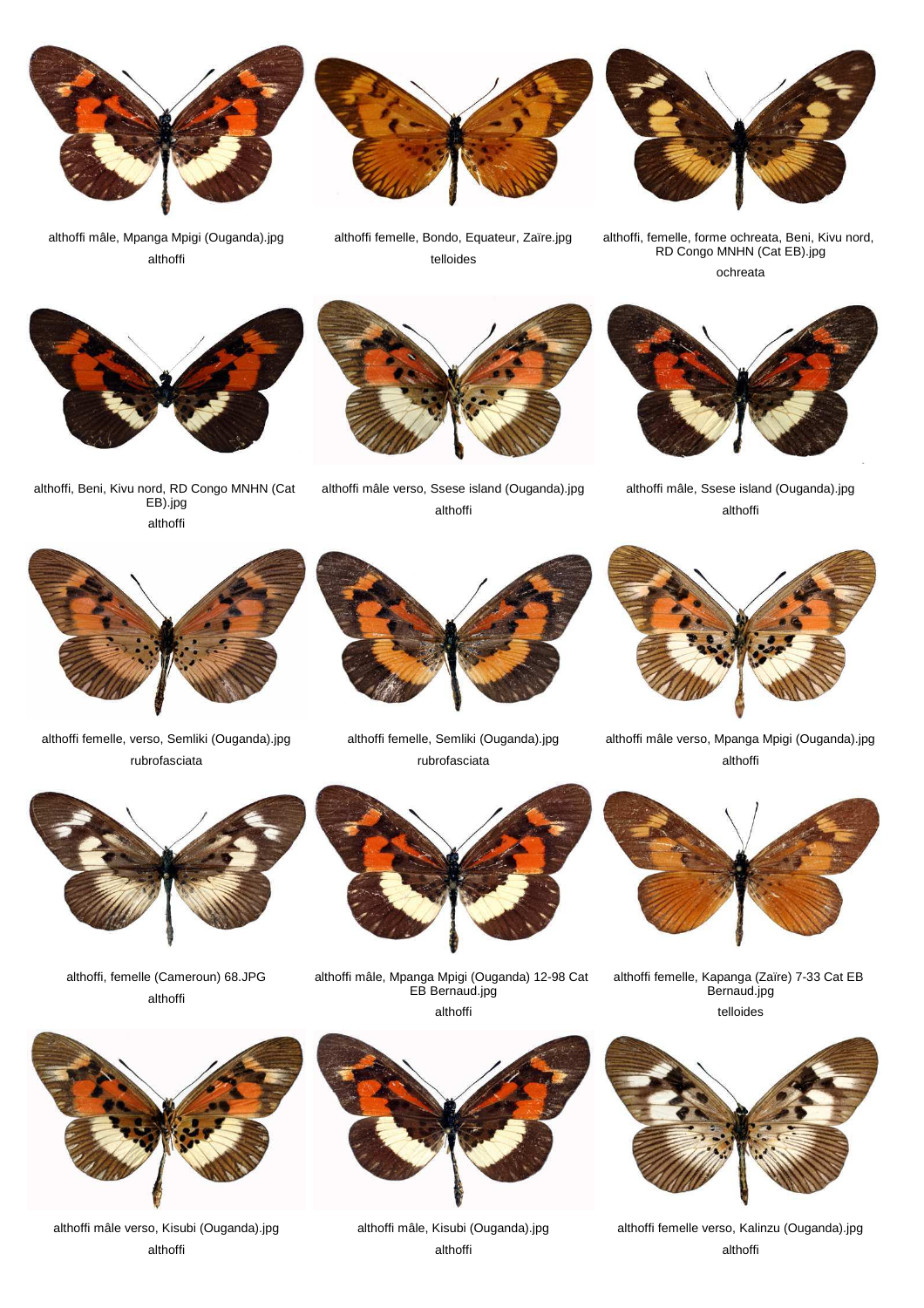

althoffi femelle, Kalinzu forest, (Ouganda).jpg althoffi

althoffi femelle, Kalinzu (Ouganda) 5-98 Cat EB Bernaud.jpg althoffi



althoffi femelle, Kalinzu (Ouganda).jpg althoffi







althoffi, femelle, verso (Cameroun) 68.JPG althoffi



althoffi femelle, Ebogo (Cameroun) 1-94 Cat EB Bernaud.jpg ochreata



althoffi, Mpanga forest, (Ouganda).jpg althoffi



althoffi femelle, Minziro, Bikoba, Tanzanie.jpg althoffi



althoffi femelle, Bondo (Zaïre) 10-96 Cat EB Bernaud.jpg telloides



althoffi, Minziro - Bukoba (Tanzanie) Kielland 54.JPG althoffi



althoffi, verso, Minziro - Bukoba (Tanzanie) Kielland 54.JPG

althoffi



althoffi, Minziro, Bikoba, Tanzanie.jpg althoffi



althoffi, femelle, verso, Lulua (Zaïre) 68.JPG ochreata



althoffi, femelle, Lulua (Zaïre) 68.JPG ochreata



althoffi, verso, Kassaï (Zaïre) 58.JPG althoffi